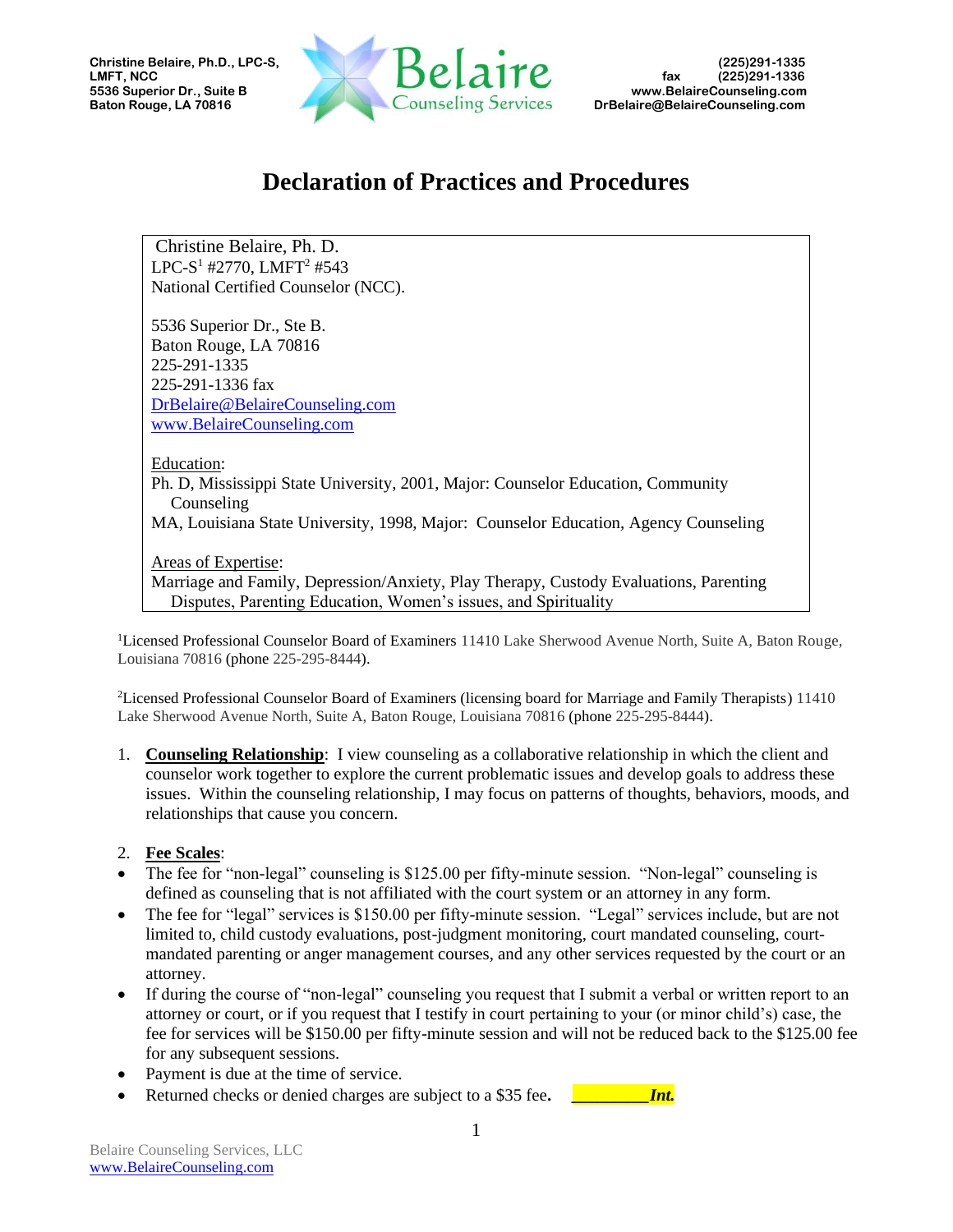- A balance on an account that is more than 90 days old is subject to being reported to the credit bureau along with pertinent personal information and turned over to a collection agency.
- I am a provider for Blue Cross Blue Shield PPO and Humana. If you hold a policy that covers outpatient mental health benefits with any of these companies, I will file the insurance claim on your behalf. You are responsible for paying the co-pay and/or deductible according to your insurance plan. If a claim is rejected, you are responsible for paying the full fee.
- If you want to file with another insurance company for out of network services, I will file the claim on your behalf. You are responsible for paying the percentage of the fee that the insurance does not cover. If a claim is rejected, you are responsible for paying the full fee.
- Pre-payment discounts for multiple sessions are available- cash or check payments only *Int.*
- If a deposition is requested, the fee is \$200.00 per hour with a minimum of four hours for court appearance and a minimum of two hours for a deposition. Payment in full is due at least one week prior to an appearance in court or deposition, and any payment exceeding the minimum is due at the deposition appearance.
- If an appearance in court is requested, the fee is  $$500.00$  per  $\frac{1}{2}$ -day. If the court appearance lasts into the second ½ of the day, the fee will increase to \$1000.00 to be paid by the end of that court day.
- Charges apply for all emergency contact and phone sessions.
- Any no show or cancellation with less than twenty-four-hour notice will incur the full charge for the scheduled session. NOTE: insurance companies will not reimburse for missed sessions; therefore, you will incur the full responsibility for payment of missed sessions. *Int.*
- Any reminder calls, texts, or emails are a courtesy and not a requirement of this office. Any no-show or cancellation with less than twenty-four-hour notice is the sole responsibility of the client and will incur the full charge for the scheduled session. **Int**
- All payments are made directly to Belaire Counseling Services, LLC.
- 3. **Services Offered and Clients Served**: I approach counseling from an integrative approach based on the client's needs and the nature of the presenting issues. The approaches that I frequently use based on the most common presenting issues are cognitive behavioral, interpersonal, and family systems. I believe that change occurs through the development of a collaborative working relationship and through changing negative thoughts and behaviors that affect changes in mood. I work with clients in a variety of formats, including individually, as couples and as families, and groups. In addition, I conduct play therapy with children. I work with clients of all ages and backgrounds.
- 4. **Code of Conduct**: I am required by law to adhere to the Codes of Conduct for practice that have been adopted by the Licensed Professional Counseling Board and the Licensed Marriage and Family Therapist Board. Copies of the codes of conduct are available to you upon request.
- 5. **Privileged Communication**: I am required to abide by the professional practice standards for Licensed Professional Counselors, Licensed Marriage and Family Therapists, and Louisiana law. Information revealed in counseling will remain strictly confidential except under the following circumstances in accordance with state law: (a) The client signs a written release of information indicating informed consent of such release, (b) the client expresses intent to harm him/herself or someone else, (c) there is a reasonable suspicion of abuse/neglect against a minor child, elderly person (65 or older), or a dependent adult, or (d) a court order is received directing the disclosure of information.

It is my policy to assert privileged communication on behalf of the client and the right to consult with the client if possible, except during an emergency, before mandated disclosure. I will endeavor to apprise clients of all mandated disclosures as conceivable.

In the event of marriage or family counseling, all parties involved in counseling share the responsibilities as a client and enter into a joint counseling relationship. All contact with the counselor (inside or outside of the scheduled counseling session) is considered part of the therapeutic session. Therefore, all information and material obtained individually from an adult client becomes a permanent component of the joint record. Any information in the joint record is the legal property of all parties